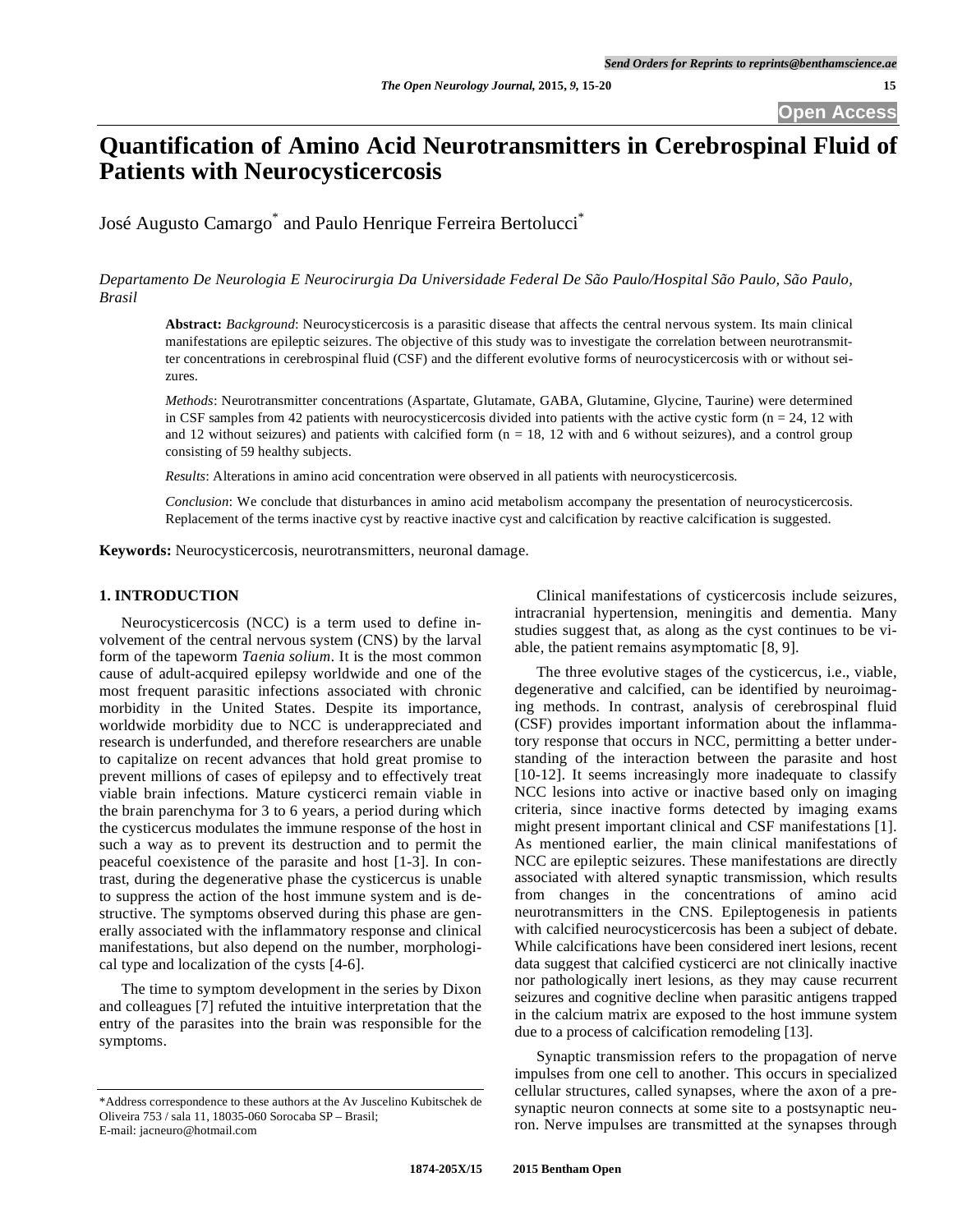the release of chemical substances, the neurotransmitters. Some studies have demonstrated the involvement of monoamines and amino acids in epileptic phenomena. In this respect, alterations in the metabolism of catecholamines, serotonin and the amino acids aspartate, glutamate and gammaamino butyric acid (GABA) have been reported. In the brain, the synthesis and metabolism of aspartate and glutamate occur in neurons and astrocytes. Most of the glutamate released at presynaptic terminals is taken up by glial cells and converted into glutamine. Glutamine is then transported to the neuron and the cycle is completed by its conversion into glutamate and aspartate. GABA is synthesized from glutamate. Many studies indicate GABA as the main inhibitory neurotransmitter in the brain, which increases the synchronization of interneurons, generating an inhibitory response. Like GABA, glycine and taurine also act by inhibiting action potential firing in neurons. Glutamate and aspartate exert an excitatory action by acting as endogenous ligands for receptors present in the mammalian CNS, determining excitatory responses in neuronal cells [14, 15].

 Taurine is one of the most abundant amino acids in the CNS and is synthesized from cysteine by cysteine sulfinic acid decarboxylase [16].

 Glutamate is the main excitatory amino acid and excessive activation of glutamate receptors is called excitotoxicity, an event that is observed in various neuropathological states such as epileptic seizures, ischemia, anoxia, hypoglycemia, and inflammation associated with viral infection [17].

 Seizures are observed in many patients with NCC who present lesions classified as inactive or calcified according to imaging criteria, whereas others do not present any seizure episodes throughout life. The same is observed for patients with lesions classified as active, patients with cysts without a halo of perilesional edema and patients who do not show any signs of an inflammatory reaction upon computed tomography (CT) or nuclear magnetic resonance (MR) imaging and CSF analysis. The causes of this observation are still uncertain but might be related to alterations in neurotransmitter concentrations in the nervous system. Since neurotransmitter levels in CSF reflect central changes, their quantification may provide relevant data regarding the genesis of clinical manifestations of many diseases, including NCC.

 The objective of this study was to investigate the correlation between neurotransmitter concentrations in CSF and the different evolutive forms of neurocysticercosis with or without epileptic seizures.

# **2. MATERIALS AND METHODS**

# **2.1. Patients**

 Patients with NCC were diagnosed based on a combination of imaging findings (cranial CT and MR), CSF alterations including an immunoenzymatic reaction to NCC, epidemiological criteria, and clinical findings according to the criteria of Del Brutto *et al.* (2001) [4].

 A total of 101 patients of both genders, ranging in age from 19 to 59 years, were studied.

 Using the classification suggested by Carpio *et al.* (1994) [18], with modifications, the patients were subdivided into five groups according to the evolutive stage of the cysticercus in the absence of signs of an inflammatory reaction in the imaging exam and CSF analysis: 1) patients with one or more active or viable cysts in the absence of signs of an inflammatory reaction without epileptic seizures  $(n = 12)$ ; 2) patients with one or more active or viable cysts in the absence of signs of an inflammatory reaction with seizures  $(n = 12)$ ; 3) patients with one or more inactive of calcified cysts in the absence of signs of an inflammatory reaction without seizures  $(n = 6)$ ; 4) patients with one or more inactive or calcified cysts in the absence of an inflammatory reaction with seizures ( $n = 12$ ); 5) control group ( $n = 59$ ) consisting of patients without neurological or systemic alterations who were submitted to lumbar puncture for spinal anesthesia due to other reasons, such as minor orthopedic surgery, surgery for inguinal hernia correction, etc. All patients with seizures who presented hydrocephalus and febrile signs and whose last seizure episode occurred within a period of less than 4 days and more than 30 days were excluded from the study.

 Patients included in the study who belonged to the group with calcified cysts were subjected to CSF puncture for the investigation of possible reinfestation with cysticerci, associated with symptoms such as limb paresthesia and dizziness, vertigo and tinnitus. After clinical investigation, these symptoms were diagnosed as part of osteoarticular diseases of the spine and vestibular system disorders, respectively .CSF punctures were performed within a period of 4 to 30 days after the last seizure episode in patients of the groups presenting epileptic seizures.

 All subjects were subjected to CT scan or brain MR. All subjects were submitted to lumbar puncture and CSF cytomorphological examination and are not taking antiepileptic drugs.

 The project was approved by the Ethics Committee of UNIFESP (process 0857/05).

#### **2.2. Collection of Cerebrospinal Fluid**

 CSF samples were collected by the responsible physician after the patient had signed a free informed consent form according to the guidelines of the Brazilian Academy of Neurology. Samples containing red blood cells due to traumatic lumbar puncture were discarded. The material collected was transported on ice, divided into aliquots and frozen at -70ºC until the time for processing at the laboratory.

# **2.3. Sample Preparation for HPLC Analysis and Chromatographic Conditions**

 The CSF samples were thawed and 3 mL were added to 26 µL 1 mM homoserine, used as the internal standard, and  $52 \mu L$  11.6 M perchloric acid. The samples were kept on ice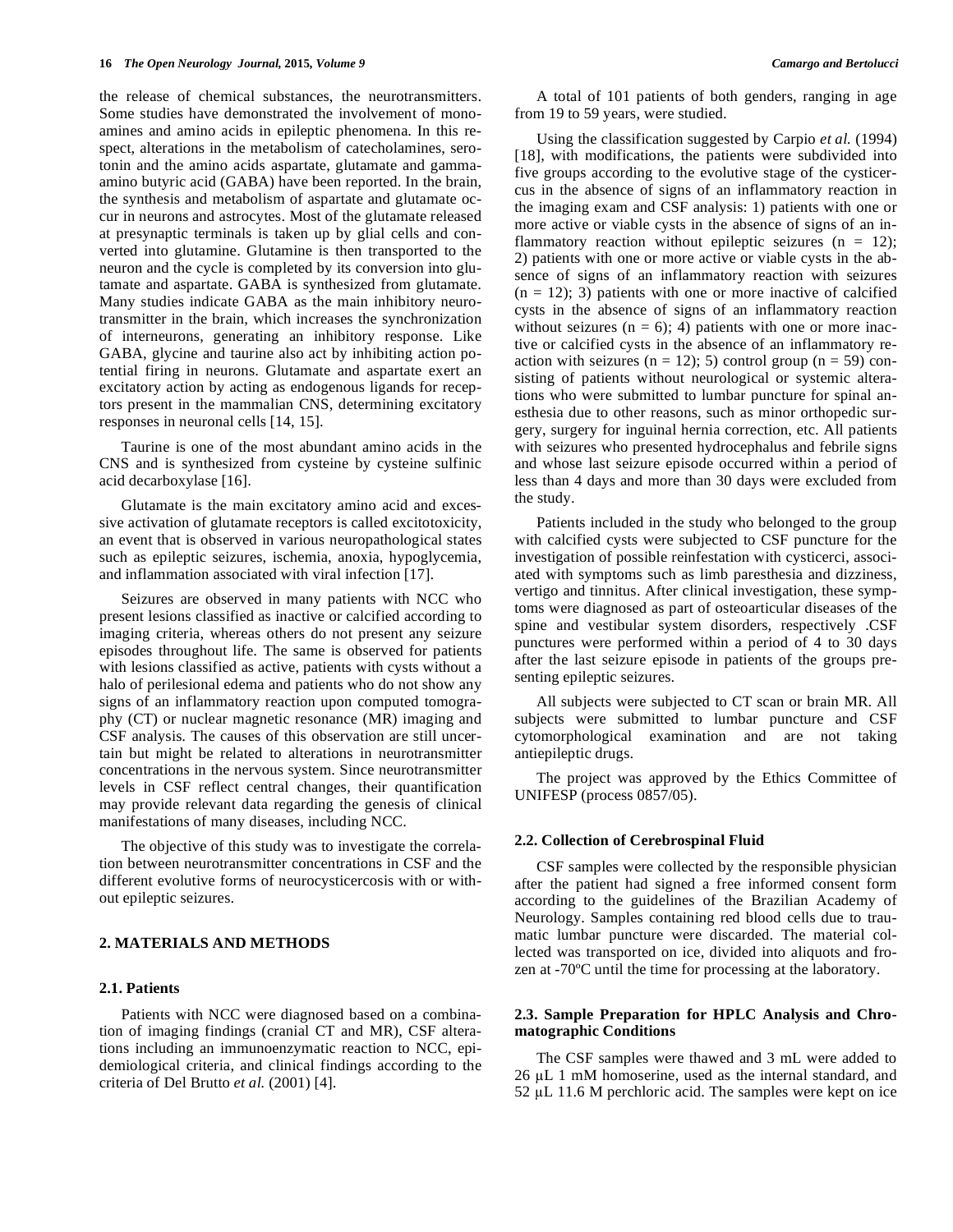

**Fig. (1).** Median values of Aspartate; diferences: (a) p<0.001; (b) p<0.001; (c) p<0.001.

for 60 min, centrifuged at 10,000 *g* for 30 min, and injected into the liquid chromatograph for separation of amino acids. The mobile phase consisted of phosphate buffer, pH 5.5, and a gradient of methanol. A fluorescence detector was used for the separation of aspartate, glutamate, glycine, taurine, glutamine, and GABA. The concentrations of the amino acids were determined based on the peak height of each neurotransmitter in the sample identified by comparison with a standard run containing known concentrations of each neurotransmitter. The neurotransmitter concentration was calculated using the following formula:  $[NT] = peak height_{\text{sam}}$  $_{\text{ple}}$ homoserine/peak height $_{\text{standard}}$ homoserine x dilution factor of the sample.

# **2.4. Statistical Analysis**

 Kruskal-Wallis test was used for comparison of amino acids between groups and the Mann-Whitney test adjusted by Bonferroni correction. The decisions were based on a level of significance of 5% for comparison between groups.

# **3. RESULTS**

 Comparison of amino acid neurotransmitter concentrations between groups showed the following results.

#### **3.1. Aspartate**

 Comparison of control versus viable cysts with seizures (p=0.014) showed lower median aspartate concentrations in the control group. Higher levels were observed for the group with viables cysts and seizures when compared to the other groups, with a wider dispersion of values above than below the median. The smallest dispersion was observed for the control group. A higher dispersion of the results was also observed for the calcification group with seizures. (Fig. **1**).

#### **3.2. Glutamate**

 Comparison of control versus viable cysts with seizures (p=0.011) showed lower median glutamate concentrations in the control group. Fig. (**2**) shows a wider dispersion of the results for the group of viable cysts with seizures compared to the other groups. (Fig. **2**).

# **3.3. Glutamine**

 Comparison of control versus viable cysts without seizures (p=0.004) showed lower median glutamine concentrations in the control group. Comparison of control versus calcifications without seizures  $(p=0.006)$  showed lower mean and median levels in the control group.

# **3.4. GABA**

 Comparison of control versus viable cysts with seizures (p=0.037) showed lower median GABA concentrations in the control group. Comparison of control versus calcifications with seizures (p=0.011) showed lower median levels in the control group. Comparison of control versus calcifications without seizures (p=0.001) showed lower median GABA concentrations in the control group (Fig. **3**).

 The samples were classified into active cysts, calcified cysts and controls, and the groups were then subdivided into patients with and without seizures. All patients were submitted to CT or cranial MR to be included in the study. CT or MR imaging and CSF analysis, including cytomorphological examination, protein quantification and electrophoresis, and glucose and chloride measurement, revealed no signs of an inflammatory reaction in any of the patients. All patients had multiple intraparenchymatous cysts. Images showing 6 to 100 cysts were classified as multiple cysts, corresponding to moderate infestation according to Garcia *et al.* (2002) [14].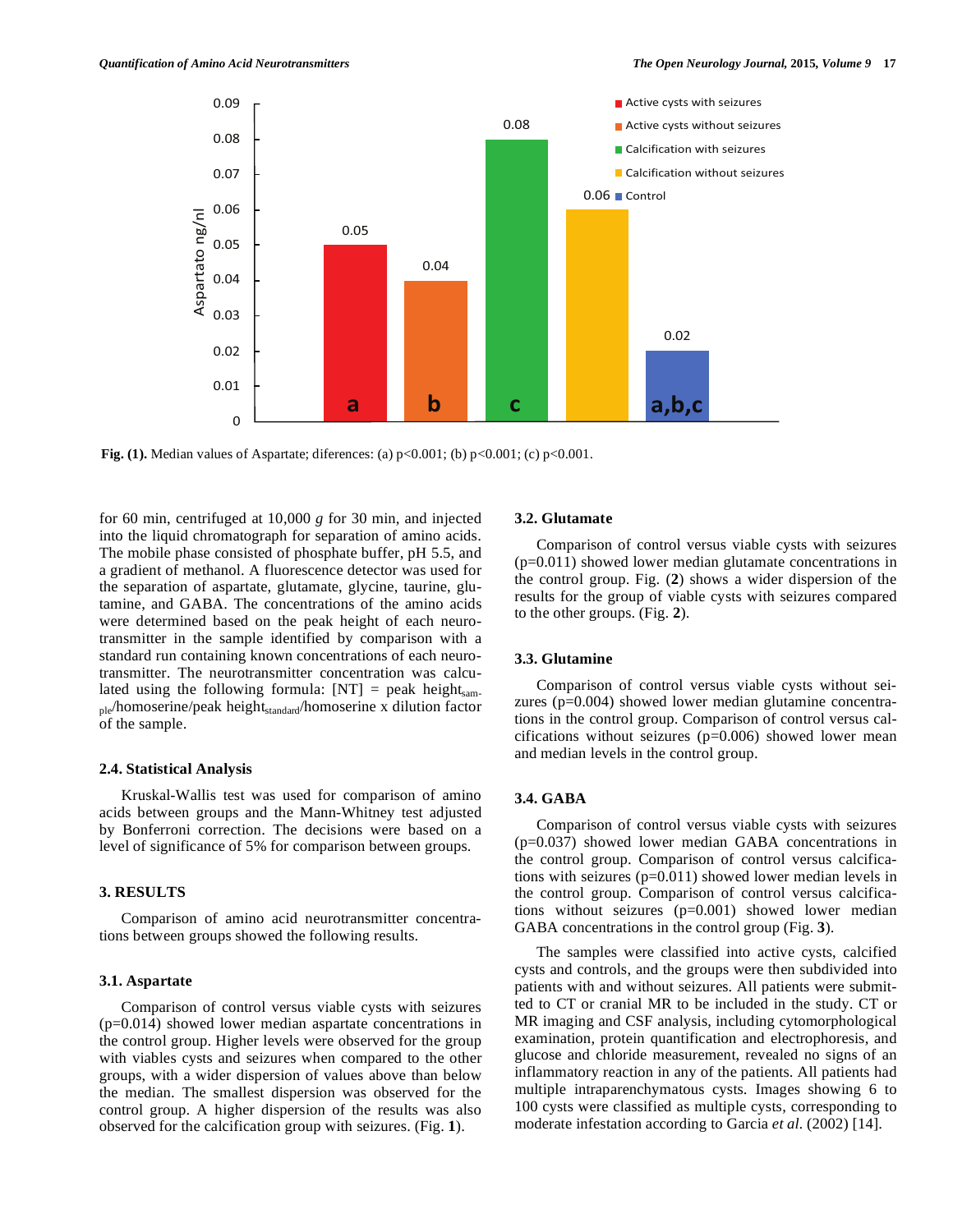

**Fig. (2).** Median values of glutamate; differences: (a)  $p=0.002$ ; (b)  $p < 0.001$ .



**Fig. (3).** Median values of GABA; differences: (a)  $p=0.001$ ; (b)  $p<0.001$ ; (c)  $p<0.001$ ; (d)  $p<0.001$ .

# **4. DISCUSSION**

 Many questions regarding NCC still need to be elucidated. One of them is the manifestation of seizures in patients who present calcified or viable cysts in the absence of inflammatory signs upon imaging exams (CT and MR) and CSF analysis. This question led us to speculate whether factors exist in the CSF of these patients that predispose to the occurrence of seizures. We therefore studied the CSF concentrations of amino acid neurotransmitters in patients with active and calcified NCC with or without seizures who presented no signs of inflammatory activity, in order to evaluate the occurrence of a possible imbalance between excitatory neurotransmitters, mainly represented by the amino acids aspartate and glutamate, and inhibitory neurotransmitters represented by GABA, taurine, glycine and glutamine.

 The present study showed a significant increase in the concentration of aspartate, glutamate and GABA in CSF of patients with viable cysts, and of GABA in CSF of patients with calcified cysts. In both cases the patients presented epileptic seizures. The finding of elevated aspartate and glutamate levels in CSF of patients with viable cysts who presented seizures suggests that these amino acids may predispose to the occurrence of seizures.

 These data are indicative that other factors in addition to an increase in excitatory amino acids modulate the excitability of the brain and predispose to epileptic seizures.

 Some investigators reported an association between altered amino acid concentrations and predisposition to seizures. Hajek *et al.* (1997) [19] quantified neurotransmitters in CSF samples from two epileptic patients with arachnoid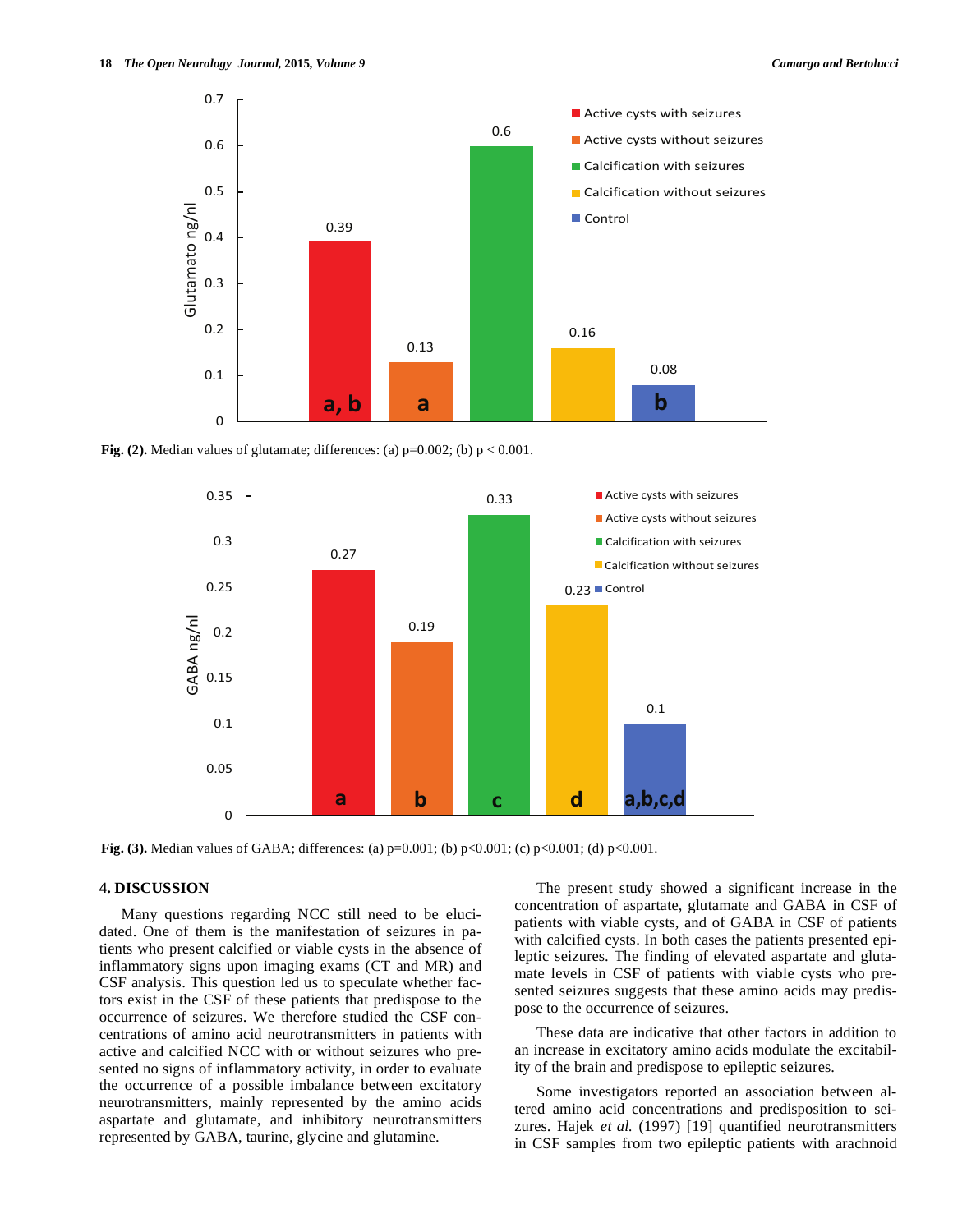## **Table 1. Pair of groups.**

| <b>Variable</b> | Pair of Groups |              |              |                 |              |                     |                 |              |                |                 |
|-----------------|----------------|--------------|--------------|-----------------|--------------|---------------------|-----------------|--------------|----------------|-----------------|
|                 | $A \times B$   | $A \times C$ | $A \times D$ | <b>A x CTRL</b> | <b>B</b> x C | <b>B</b> x <b>D</b> | <b>B</b> x CTRL | $C \times D$ | <b>Cx CTRL</b> | <b>D</b> x CTRL |
| ASP             | 0.413          | 0.925        | 0.126        | < 0.001         | 0.573        | 0.167               | ${}_{< 0.001}$  | 0.252        | ${}_{< 0.001}$ | 0.291           |
| GLU             | 0.002          | 0.579        | 0.019        | < 0.001         | 0.090        | 0.299               | 0.622           | 0.450        | 0.012          | 0.047           |
| <b>GLN</b>      | 0.355          | 0.667        | 0.160        | < 0.001         | 0.196        | 0.001               | < 0.001         | 0.615        | ${}_{< 0.001}$ | ${}_{< 0.001}$  |
| GLI             | 0.931          | 0.229        | 0.962        | ${}< 0.001$     | 0.184        | 0.814               | 0.001           | 0.290        | ${}_{< 0.001}$ | 0.002           |
| <b>TAU</b>      | 0.009          | 0.947        | 0.288        | 0.005           | 0.016        | 0.005               | 0.853           | 0.314        | 0.005          | 0.003           |
| <b>GABA</b>     | 0.203          | 0.324        | 0.606        | < 0.001         | 0.031        | 0.100               | ${}_{< 0.001}$  | 0.448        | ${}_{< 0.001}$ | ${}< 0.001$     |

(Bonferroni  $\alpha = 0.005116$ )

A – Active cysts with seizures; B – Active cysts without seizures; C – Calcification with seizures; D – Calcification without seizures; CTRL – control.

brain cysts detected by MR, who were treated surgically. High levels of the excitatory amino acids aspartate and glutamate were observed in the cystic fluid, whereas there was only a mild increase of glutamate in the epileptogenic brain area adjacent to the cyst in one of the patients. No increase in amino acids was observed in non-epileptogenic brain regions, findings that led the authors to suggest that drug resistance was associated with the presence of intracystic amino acids. Wieser *et al.* (2003) [20] studied the CSF concentration of amino acids in 23 patients with arachnoid brain cysts submitted to surgery and observed that only three presented elevated levels of aspartate and/or glutamate in the cysts. Only two of these patients presented seizures before surgery. The authors concluded that there is no evidence for a correlation between the presence of excitatory amino acids in brain cysts and the occurrence of seizures. However, elevated levels of adenosine were observed in cystic fluid, a neuromodulator known to have anticonvulsant properties and that might act as a protective factor against seizures. Bestetti (1994) [21] observed no association between the results of CSF analysis of amino acid neurotransmitters and the interval between puncture and the last seizure episode.

 Analysis of amino acids in CSF from patients with calcified cysts who did not present seizures revealed significantly elevated glutamine and GABA concentrations. The concomitant increase in GABA and glutamine levels indicates that the glutamine-glutamate-GABA system is activated, protecting the patient against the occurrence of seizures. Glutamine is part of the glutamine-glutamate-GABA cycle and, at the same time, is responsible for the disintoxication of ammonia present in tissue. This amino acid crosses the blood-brain barrier and is taken up by neurons, where it is converted into glutamate by glutaminase. Glutamate, in turn, is converted into GABA by glutamic acid decarboxylase. An increase in GABA concentration was also detected in CSF of patients with viable and calcified cysts who presented seizures, suggesting that other factors might modulate the occurrence of seizures. A higher activity of the glutamine-glutamate-GABA cycle seems to be present in patients with viable cysts who present seizures, but this increased activity does

not seem to be sufficient to metabolize all glutamate which is found to be elevated in the CSF of these patients (Table **1**). In the group of patients with calcified cysts who presented seizures, glutamate and glutamine levels seem to be normal, whereas GABA is elevated, a finding suggesting that disturbances in other neuromodulator systems might contribute to the occurrence of seizures. In this respect, adenosine has been reported to be involved in the modulation of seizures [16].

 The present study demonstrated an increase of CSF glutamine concentration in the patients of all groups; however, this increase was significant only in the groups with viable and calcified cysts who did not present seizures, a finding suggesting an efficient anticonvulsant system for the removal of ammonia and glutamate from the extracellular medium, accompanied by the synthesis of GABA. The elevated glutamate levels observed in CSF of patients with viable cysts who presented seizures indicate that an increase in glutamine exerts an important anticonvulsant function. The findings show that this system is increased in both the viable and calcified forms of the disease. However, the imbalance favoring an increase in glutamate and aspartate in the viable form may contribute to the occurrence of seizures. The fact that GABA, but not glutamate or aspartate levels, were elevated in CSF of patients with calcified cysts who presented seizures reflects an inhibitory mechanism of GABA that compensates for the epileptiform process installed.

 Although elevated taurine levels were observed in all groups, the difference was not statistically significant. The same was observed for glycine.

 The present results suggest a reflexion about the terms inactive cyst proposed by Sotelo *et al.* (1985) [22] and Carpio *et al.* (1994) [18] and calcification. We often observe that physicians and healthcare professionals who are not familiar with NCC falsely assume that the disease is resolved, harmless or cured and will not result in further damage when analyzing the reports or results of imaging exams (CT and MR) containing the expressions inactive cyst or calcification. However, as seen in the present study and others even when